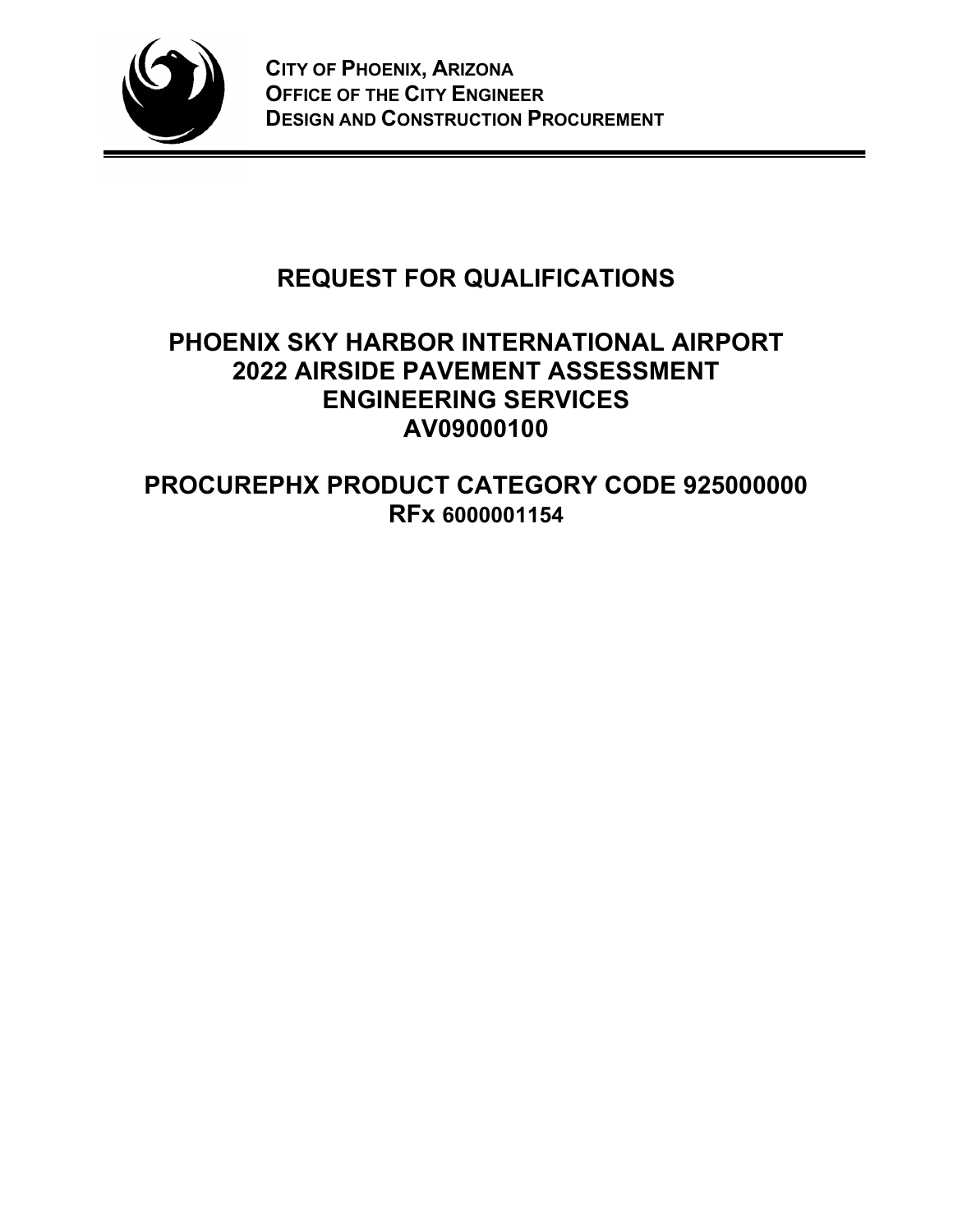# REQUEST FOR QUALIFICATIONS

The City of Phoenix is seeking a qualified consultant team to provide engineering services to provide study and assessment services to meet Federal Aviation Administration requirements for receiving federal funds for pavement projects at Phoenix Sky Harbor International Airport. The project site is located at 3400 E. Sky Harbor Boulevard.

### **SECTION I – PROJECT DESCRIPTION**

The Aviation Department is required to inspect pavement surfaces and have a pavement maintenance plan for its airports to meet Federal Aviation Administration requirements for receiving federal funds for pavement projects. The consultant will be required to conduct pavement condition inspections, develop Airport Pavement Management System (APMS) reports, and develop a Pavement Maintenance Management Program (PMMP) for PSHIA.

### **SECTION II – SCOPE OF WORK**

Airside pavement assessment scope of services include but not limited to: conduct field condition assessment inspections in accordance with ASTM D 5340 Standard Test Method for Airport Pavement Condition Index, and AC 150/5380-Latest Version Guidelines and Procedures for Maintenance of Airport Pavements; perform data analysis using MicroPAVER to generate Pavement Condition Indexes; submit a report of current and predictive future conditions; and develop a pavement management program for airport inspections. All reports are required to be provided in both electronic and printed formats in accordance with City of Phoenix requirements.

For successful completion of this project, consultant services shall include, but not limited to the following:

- Update MicroPAVER database inventory, including revisions to existing network maps,
- Provide pavement condition surveys and update condition portion of database,
- Detailed visual inspection of existing pavement,
- Perform pavement inventory and develop program funding,
- Prepare maintenance and rehabilitation reports for all areas of the airport,
- Develop a preferred rehabilitation strategy that considers pavement performance and a life-cycle cost (LCC) analysis,
- Coordination in an active airport operations area,
- Coordinate projects with airport user groups,
- Use and understanding of FAA standards, Advisory Circulars, and Guidelines

The consultant shall have comprehensive and extensive Aviation design and consulting experience in pavement management, programming, analysis, and forecasting.

#### **SECTION III - PRE-SUBMITTAL MEETING**

A pre-submittal meeting will be held at 10:00 a.m. on Friday, October 15, 2021, via WebEx. At this meeting, City staff will discuss the scope of work, general project requirements, and respond to questions from the attendees. It is strongly recommended that interested consultants attend the pre-submittal meeting. Inquiries regarding the project scope outside of this pre-submittal meeting must be directed to the Contracts Specialist.

#### **PRE-SUBMITTAL MEETING WEBEX INFORMATION:**

#### **Join from the meeting link**

https://cityofphoenix.webex.com/cityofphoenix/j.php?MTID=m83725615cb9098d99680b69928253940

#### **Join by meeting number**

Meeting number (access code): 2450 657 9068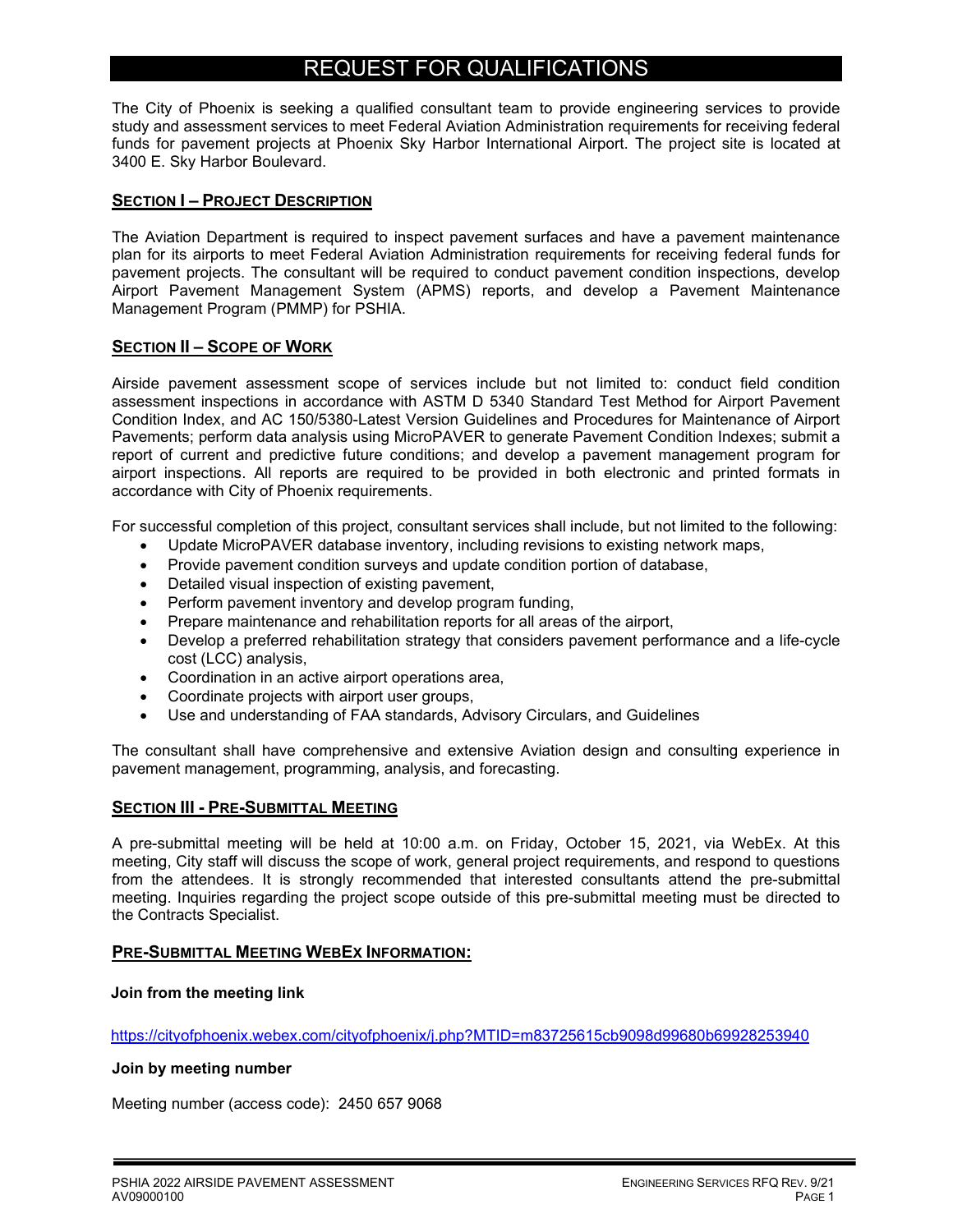+1-415-655-0001 US Toll

Need help? Go to https://help.webex.com

#### **SECTION IV - STATEMENT OF QUALIFICATIONS EVALUATION CRITERIA**

A Firm will be selected through a qualifications-based selection process based on the criteria below. Subcriteria are listed in order of importance in relation to project services. City of Phoenix project experience is not required.

#### **A. Assessment Experience of the Prime Firm (maximum 200 points)**

Describe the experience and qualifications of the prime firm in providing study and assessment services for similar projects. Identify projects the submitting firm has completed. For each project listed, provide:

- 
- 1. Description of the project including scope and project owner<br>2. Role of the firm and explain how this relates to the services b
- 2. Role of the firm and explain how this relates to the services being solicited<br>3. Project's original contract value, final contract value, and reason for varianc Project's original contract value, final contract value, and reason for variance
- 4. Project's start date and completion date

#### **B. Assessment Experience of the Key Personnel and Subconsultants (maximum 250 points)**

Describe the experience and qualifications of the specific project team expected to be assigned to this project in providing study and assessment services for similar projects. For each key person identified, list their length of time with the firm. List each key person's role in the projects provided. If a project selected for a key person is the same as one selected for the firm, provide just the project name and the role of the key person. For each project listed, provide:

- 1. Description of the project including scope and project owner
- 2. Role of the team or team member and explain how this relates to the services being solicited
- 3. Project's original contract value, final contract value, and reason for variance
- 4. Project's start date and completion date

#### **C. Project Understanding and Approach (maximum 350 points)**

Describe your firm's understanding of the City's need for this project, including important considerations such as project issues and challenges. Describe the team's approach to the project, including important considerations such as scope, schedule, and budget.

#### **D. Staffing Information for Key Personnel (maximum 200 points)**

Provide the following:

- 1. Team's availability and commitment to the project, including sub-consultants
- 2. Team's plan to maintain continuity of the proposed services
- 3. Organization chart showing key personnel, current professional licenses or certifications, and assigned roles for both Design and Construction Administration and Inspection Services for the project.
- 4. Identify the location of the lead firm's principal office and the home office location of key staff on this project.

#### **E. Reference Check (maximum 21 points\*)**

Use the form provided (Exhibit A) to obtain at least three references. It is preferred no more than one be a City of Phoenix project. If your firm has not completed prior projects with other agencies, you will not be penalized. It is recommended there be references outside the City of Phoenix.

\*These points are in addition to the 1,000 points for the SOQ.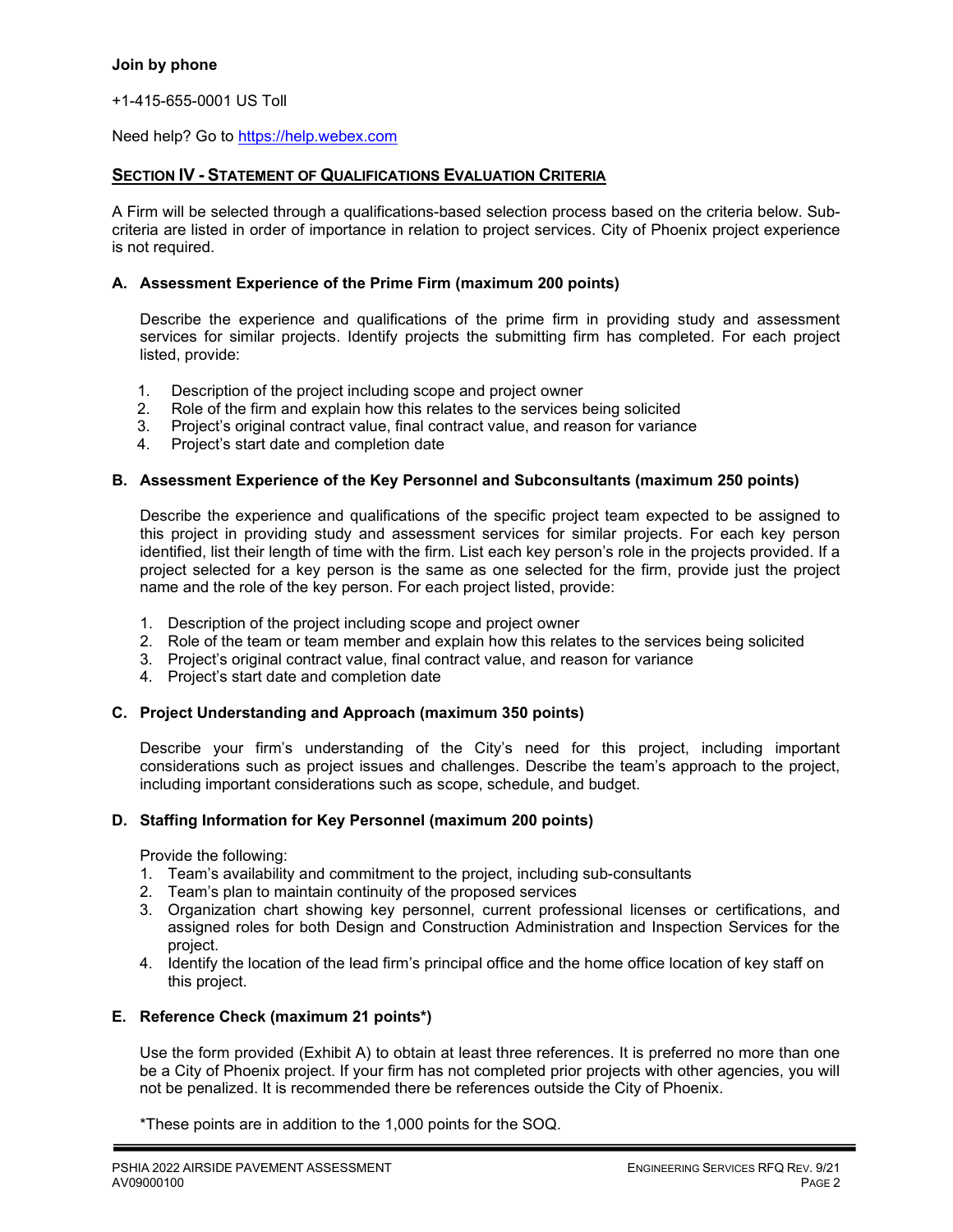#### **SECTION V - SUBMITTAL REQUIREMENTS**

**New Electronic Submittal Process**: Firms interested in this project must submit a Statement of Qualifications (SOQ) electronically through the ProcurePHX online portal.

Submittal requirements are as follows:

 **Vendor Information: All firms must be registered in the City's Vendor Management System prior to submitting a proposal. For new firms, the City will send an email to your firm with a vendor number within two business days of submitting the request. The vendor number should be included on the cover of the SOQ. Information on how to register with the City is available at:** 

<https://www.phoenix.gov/financesite/Pages/EProc-help.aspx>

**If your firm is already registered with the City of Phoenix's ProcurePHX system, please visit**  <https://eprocurement.phoenix.gov/irj/portal> **to login and access the electronic solicitation.**

**The product category code for this RFQ is 925000000 and the RFx number is 6000001154.** 

**Submittals:**

- Submittals must be uploaded to the ProcurePhx website by the submittal due date and time.
- Submit only one SOQ electronically, in .PDF format only, addressing all evaluation criteria. No hard copies will be accepted.
- Clearly display the firm name, vendor number, project title, and project number on the cover of the SOQ.
- A maximum of **12 pages** is permitted to address all content in the SOQ submittal *(Maximum page limit includes evaluation criteria and all additional content. It does not include information sheet.)*
- Submit electronically the Statement of Qualifications by **12:00 noon, Phoenix time, on Friday, October 29, 2021.**
- Upload one complete version of the SOQ addressing all the criteria. Upload format is .PDF.
- Page size must meet requirements of 8<sup>1/2</sup>" x 11"
- Font size must not be less than 10 point
- Content count:
	- $\checkmark$  Each side of a page containing evaluation criteria and additional content will be counted toward the maximum page limit noted above.
	- $\checkmark$  Pages that have project photos, charts and/or graphs will be counted towards the maximum page limit noted above.
	- $\checkmark$  Front and back covers, information sheet, Table of Contents pages, and divider (tab) pages **will NOT** be counted toward the maximum page limit noted above, unless they include evaluation criteria and additional content that could be considered by the selection panel.
- **Information Sheet:** Provide an information sheet that includes project title, project number, RFx number, firm name, address, phone number, vendor number, and the name, title, email address and signature of your contact person for the project. Do not include any additional information.
- **Evaluation Criteria:** Address the SOQ evaluation criteria.
- **Additional Content:** Resumes and other information may be included (*content shall be included within the permitted maximum page limit*).

**Note: All pages exceeding the specified maximum page limit will be removed from the submittal and not considered in evaluating a submitted SOQ.** 

#### **SECTION VI – GROUNDS FOR DISQUALIFICATION**

The following **will be grounds for disqualification,** and will be strictly enforced: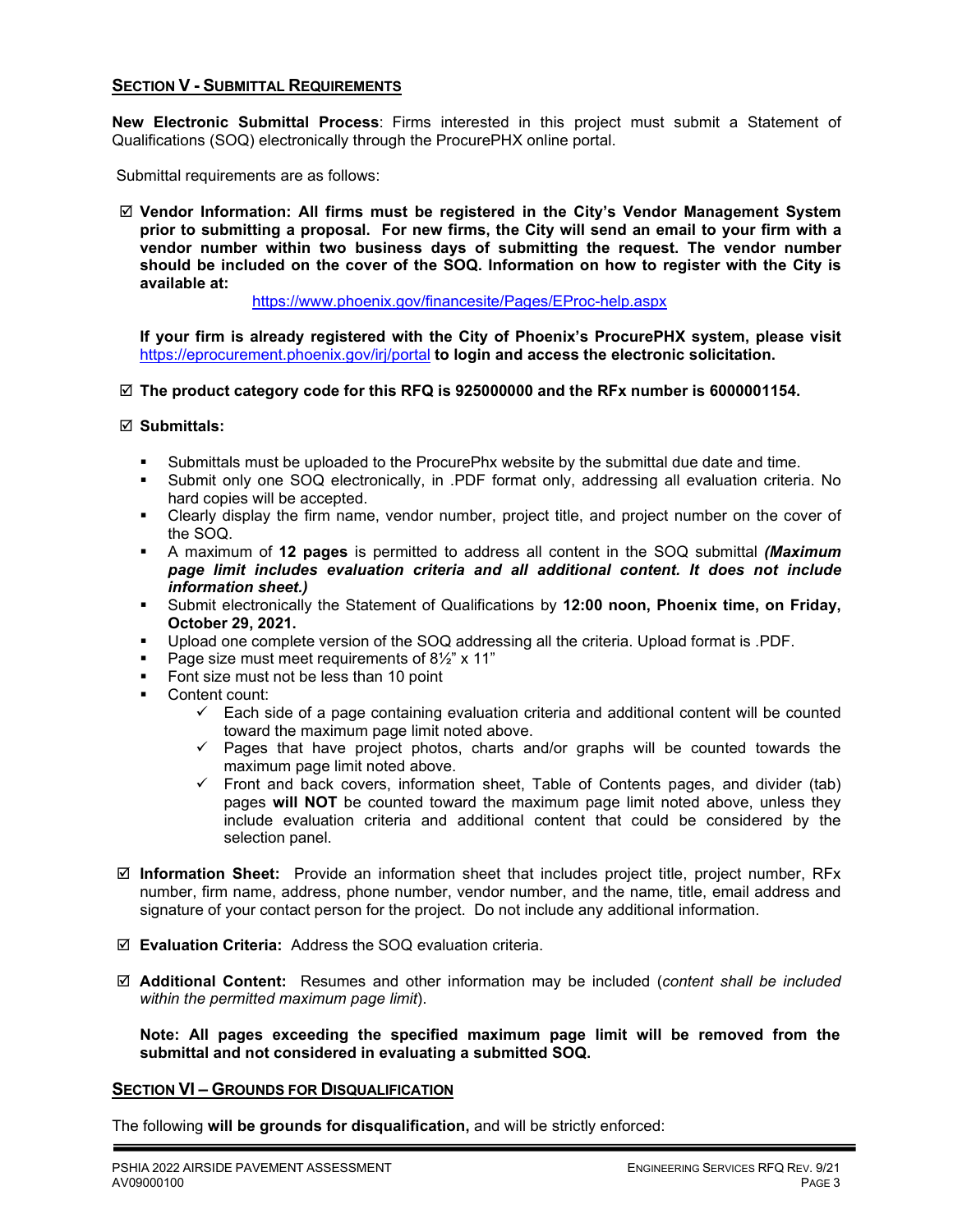- Failure to submit electronically through the ProcurePHX online portal by the due date and time.
- Violating the "Contact with City Employees" policy contained in this RFQ

### **SECTION VII - SELECTION PROCESS AND SCHEDULE**

Interested firms will submit a SOQ. The firm will be selected through a qualifications-based selection process. A selection panel will evaluate each SOQ per the criteria set forth in Section IV above.

The City will select a firm based on the SOQs received; no formal interviews will be conducted. The City may conduct a due diligence review on the firm receiving the highest evaluation.

The City expects to create a final list of at least three, but not more than five firms for this project. The City will enter into negotiations with the selected firm and execute a contract upon completion of negotiation of fees, contract terms, and City Council approval.

The following tentative schedule has been prepared for this project.

| Pre-submittal meeting | October 15, 2021 |  |
|-----------------------|------------------|--|
| SOQs due              | October 29, 2021 |  |
| Scope Meeting         | January 2022     |  |

If the City is unsuccessful in negotiating a contract with the best-qualified firm, the City may then negotiate with the next most qualified firm until a contract is executed, or the City may decide to terminate the selection process. Once a contract is executed with the successful firm, the procurement is complete.

All submitting firms will be notified of selection outcome for this project. The status of a selection on this project will be posted on the City of Phoenix's "Tabulations, Awards, and Recommendations" website:

<http://solicitations.phoenix.gov/awards>

#### **SECTION VIII - FEDERAL REQUIREMENTS**

**Lobbying and Influencing Federal Employees.** No Federal appropriated funds shall be paid, by or on behalf of the Consultant, to any person for influencing or attempting to influence an officer or employee of any agency, a Member of Congress, an officer or employee of Congress, or an employee of a Member of Congress in connection with the making of any Federal grant and the amendment or modification of any Federal grant. If any funds other than Federal appropriated funds have been paid to any person for influencing or attempting to influence an officer or employee of any agency, a Member of congress, an officer or employee of Congress, or an employee of a Member of Congress in connection with any Federal grant, the Consultant shall complete and submit Standard Form-LLL, "Disclosure of Lobby activities," in accordance with its instructions.

**Trade Restriction.** The Consultant and it's subconsultants, by submission of the Statement of Qualifications, certifies that it is not owned or controlled by one or more citizens of a foreign country included in the list of countries that discriminate against U.S. firms published by the Office of the United States Trade Representative (USTR); has not knowingly entered into any contract or subcontract for this contract with a person that is a citizen or national of a foreign country on said list, or is owned or controlled directly or indirectly by one or more citizens or nationals of a foreign country on said list; and has not procured any product nor subcontracted for the supply of any product for use on the contract that is produced in a foreign country on said list.

Unless the restrictions of this clause are waived by the Secretary of Transportation in accordance with 49 CFR 30.17, no contract shall be awarded to a Consultant or subconsultant who is unable to certify to the above. If the Consultant knowingly procures or subcontracts for the supply of any product or service of a foreign country on said list for use on the Project, the Federal Aviation Administration may direct through the Sponsor cancellation of the contract at no cost to the Government.

Further, the Consultant agrees that, if awarded a contract resulting from this solicitation it will incorporate this provision for certification without modification in each contract and in all lower tier subcontracts. The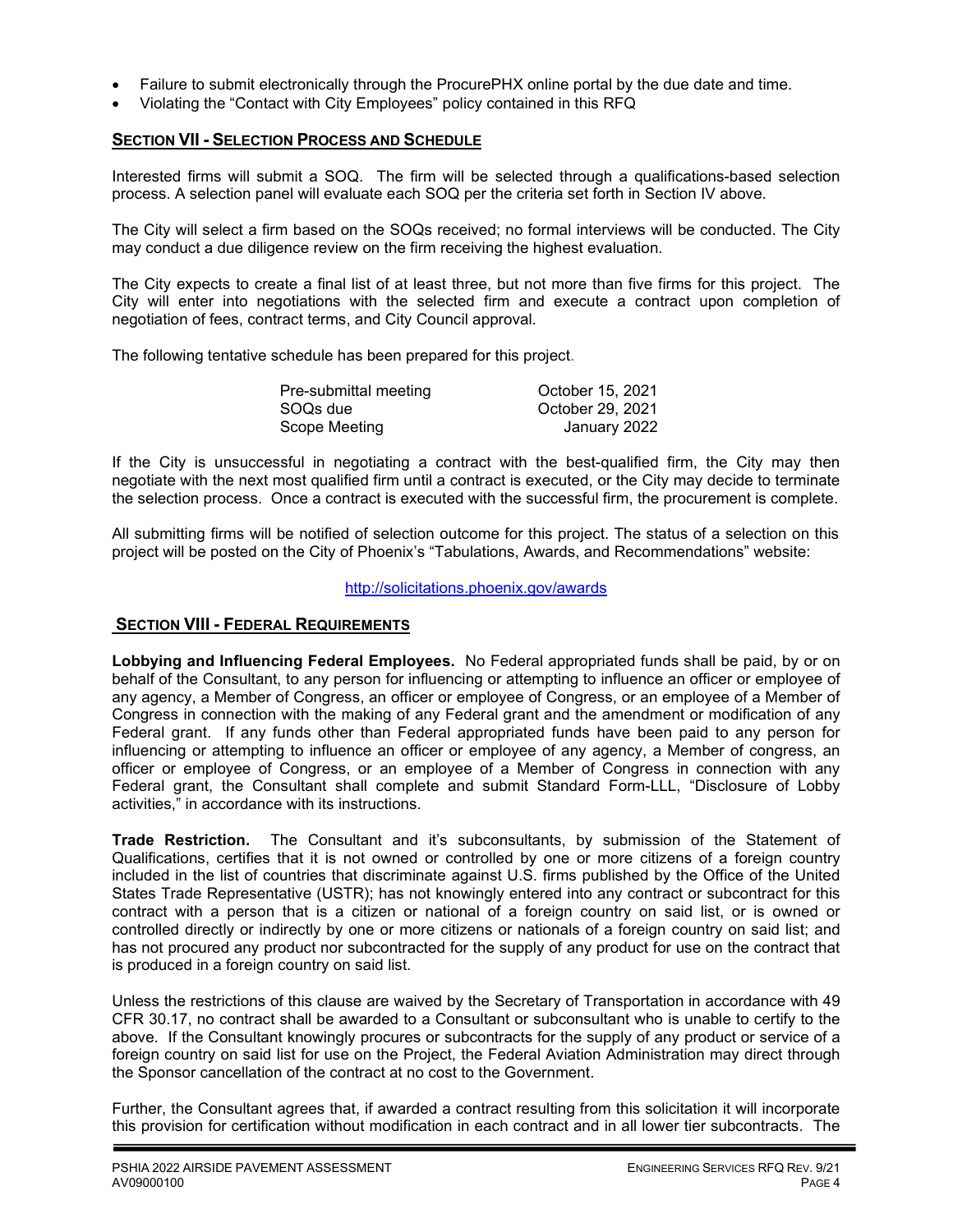Consultant may rely on the certification of a prospective subconsultant unless it has knowledge that the certification is erroneous.

The Consultant shall provide immediate written notice to the Sponsor if the Consultant learns that its certification or that of a subconsultant was erroneous when submitted or has become erroneous by reason of changed circumstances. The subconsultant agrees to provide written notice to the Consultant if at any time it learns that its certification was erroneous by reason of changed circumstances.

Nothing contained in the foregoing shall be construed to require establishment of a system of records in order to render, in good faith, the certification required by this provision. The knowledge and information of a Consultant is not required to exceed that which is normally possessed by a prudent person in the ordinary course of business dealings.

**Debarment, Suspension, Ineligibility and Voluntary Exclusion.** The Consultant and its subconsultants, by submission of its Statement of Qualifications (SOQ) certifies that neither it nor its principals is presently debarred, suspended, proposed for debarment, declared ineligible, or voluntarily excluded from participation in this transaction by any Federal department or agency. It further agrees by submitting its SOQ that it will include this clause without modification in all lower tier transactions, solicitations, proposals, contracts, and subcontracts. Where the Consultant or any lower tier participant is unable to certify this statement, it shall attach an explanation to its SOQ.

**Federal Affirmative Action Requirements.** The Consultant will comply with the federal Affirmative Action requirements as provided by 14 C.F.R. Part 152, subpart E during the term of the Contract and the Consultant will require its subconsultants to also comply with the federal Affirmative Action requirements as set out above, and as may be amended. Failure of the Consultant and its subconsultants to maintain compliance during the term of the Contract, including renewal options, is a material breach and may result in termination of this Contract.

The selected Consultant should expect to comply with the Arizona State Statutes Title 34 and City of Phoenix Design and Construction Procurement's contract provisions.

## **SECTION IX – GENERAL INFORMATION**

**Citywide Capital Improvement Projects.** Consulting and contractor services supporting the City's Capital Improvement Projects are procured under the authority of the City Engineer, currently located within the Street Transportation Department. Design and Construction Procurement coordinates the citywide consulting and construction contracting procurement processes.

**Changes to Request for Qualifications.** *Any changes to this Request for Qualifications (RFQ) will be in the form of a Notification.* The City of Phoenix shall not be held responsible for any oral instructions. Notifications are available on both the Current Opportunities and ProcurePHX webpage.

*It shall be the responsibility of the registered RFQ holder to determine, prior to the submittal of the Statement of Qualifications, if a Notification has been issued***.** Registered RFQ holders may refer to the web page or call the Contracts Specialist (listed below) to ascertain if a Notification has been issued for this project.

**Alternate Format.** For more information or a copy of this publication in an alternate format, contact the Contracts Specialist (listed below) - Voice or TTY 711. Requests will only be honored if made within the first week of the advertising period.

**Release of Project Information.** The City shall provide the release of all public information concerning the project, including selection announcements and contract awards. Those desiring to release information to the public must receive prior written approval from the City.

**City Rights.** The City of Phoenix reserves the right to reject any or all Statements of Qualifications, to waive any informality or irregularity in any Statement of Qualifications received, and to be the sole judge of the merits of the respective Statements of Qualifications received.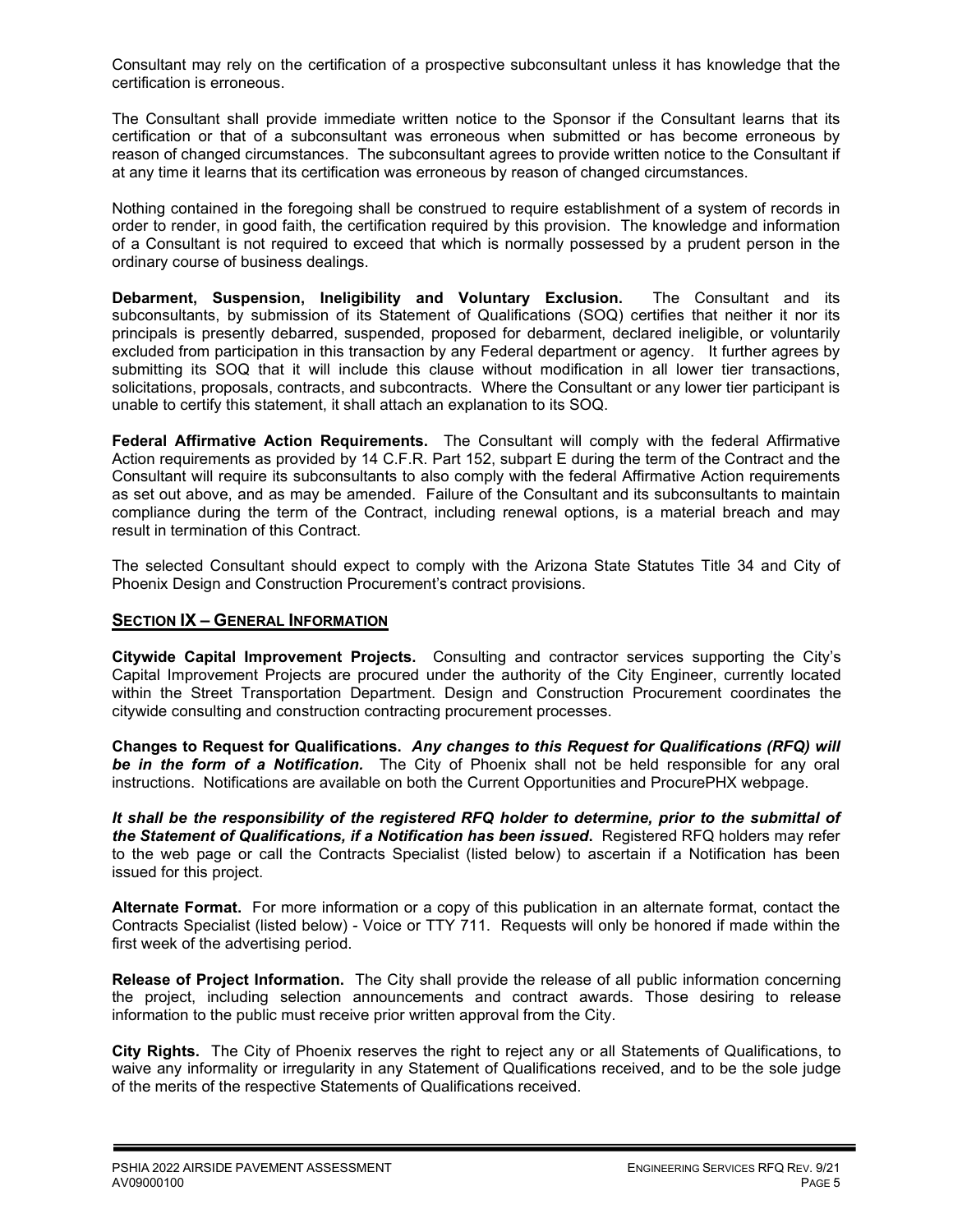**Contact with City Employees.** This policy is intended to create a level playing field for all Proposers, assure that contracts are awarded in public, and protect the integrity of the selection process. **OFFERORS THAT VIOLATE THIS POLICY WILL BE DISQUALIFIED.**

Beginning on the date the RFQ is issued and until the date the contract is awarded or the RFQ withdrawn, all persons or entities that respond to the RFQ, including their authorized employees, agents, representatives, proposed partner(s), subcontractor(s), joint venture(s), member(s), or any of their lobbyists or attorneys (collectively the Proposer), will refrain from any direct or indirect contact with any person (other than the designated Contract Specialist) who may play a part in the selection process, including members of the evaluation panel, the City Manager, Assistant City Manager, Deputy City Managers, Department heads, the Mayor and other members of the Phoenix City Council. As long as the RFQ solicitation is not discussed, Proposers may continue to conduct business with the City and discuss business that is unrelated to this RFQ solicitation with City staff.

Commencing on the date and time a solicitation is published, potential or actual proposers (including their representatives) will only discuss matters associated with the solicitation with the Mayor, any members of City Council, the City Manager, any Deputy City Manager, or any department director directly associated with the solicitation (including in each case their assigned staff, except for the designated procurement officer) at a public meeting, posted under the Arizona Revised Statutes, until the resulting contract(s) are awarded or all offers or responses are rejected and the solicitation is cancelled without any announcement by the procurement officer of the City's intent to reissue the same or a similar solicitation.

Proposers may discuss their proposal or the RFQ solicitation with the Mayor or one or more members of the Phoenix City Council, provided such meetings are scheduled through the Contract Specialist (listed below), conducted in person at 200 W. Washington, Phoenix, Arizona 85003, and are posted as open meetings with the City Clerk at least twenty-four (24) hours prior to the scheduled meetings. The City Clerk will be responsible for posting the meetings. The posted notice shall identify the participants and the subject matter, as well as invite the public to participate.

**Conflict of Interest.** The City reserves the right to disqualify any Proposer on the basis of any real or apparent conflict of interest that is disclosed by the proposal submitted or any other data available to the City. This disqualification is at the sole discretion of the City. Any Proposer submitting a proposal herein waves any right to object now or at any future time, before any body or agency, including but not limited to, the City Council of the City of Phoenix or any court.

**Protest Procedures.** Firms responding to disqualification or a procurement outcome are referred to the Code of the City of Phoenix Chapter 2, Article XII, Section 2-187 to 2-190.4, which governs protest procedures utilized throughout the selection process. The procedures may be reviewed through the City of Phoenix website at:

<http://www.codepublishing.com/az/phoenix/>

A copy of the Protest Policy is also available online at:

<https://www.phoenix.gov/streets/procurement-opportunities>

**Questions -** Questions pertaining to this selection process or contract issues should be directed to the Contracts Specialist, Annette Perez at (602) 534-1423 or email annette.perez@phoenix.gov.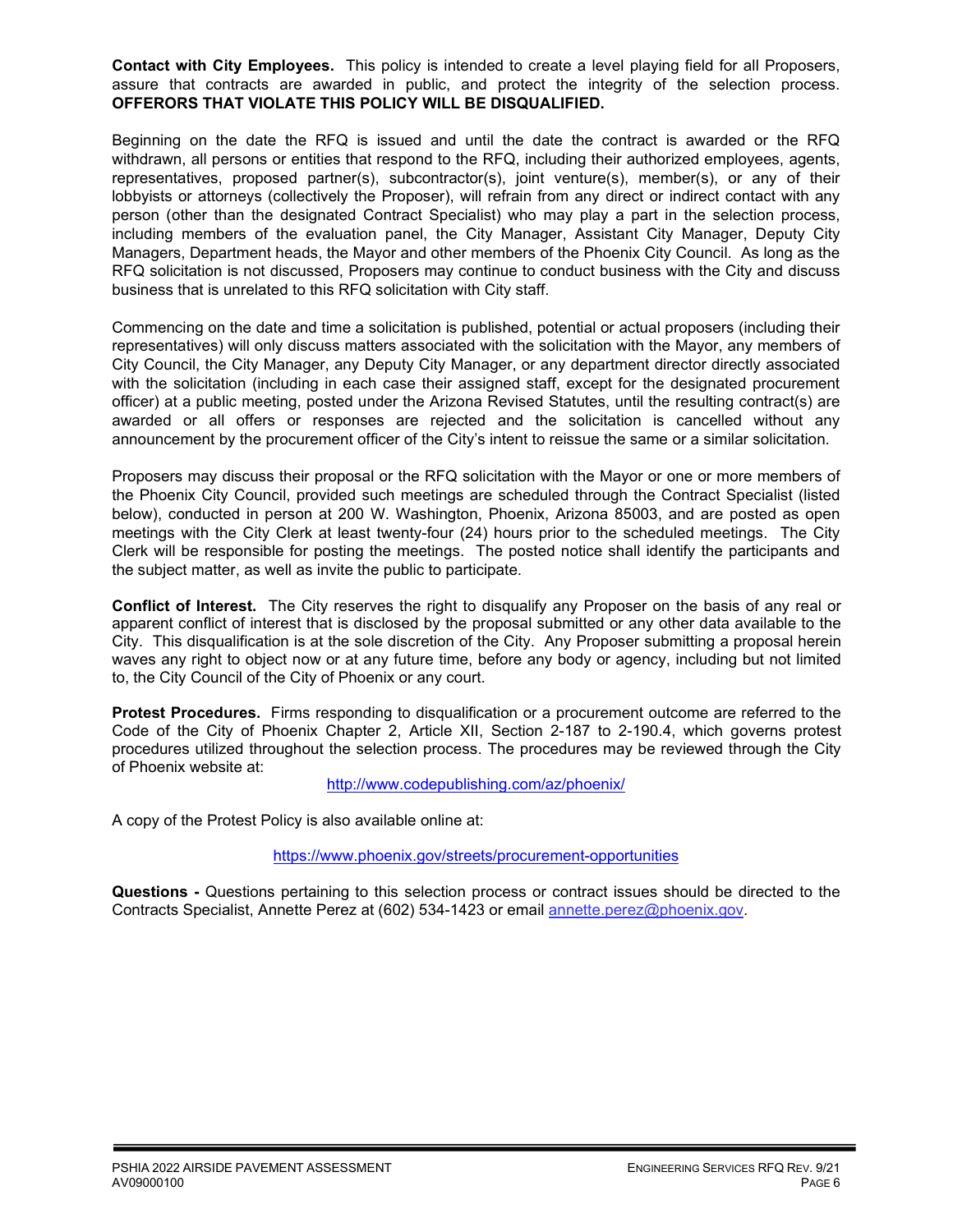#### **EXHIBIT A CONSULTANT REFERENCE CHECK INSTRUCTIONS, FORM, AND SAMPLE LETTER**

**The attached Consultant Performance Evaluation Form is to be provided to the agencies or entities for which your firm has recently provided services relevant to those requested for this project. Provide the evaluation form to the Owner, or the Owner's representative directly responsible for oversight of the project to complete and submit to the email box listed below.**

**The first three references submitted will be accepted and the scores utilized as part of the evaluation process. Each reference check is worth up to 21 points for a total of up to 7 points available.**

**The form is to be completed by the agency or entity and uploaded to the (email box) at:**

**[soq.referencechecks@phoenix.gov](mailto:soq.referencechecks@phoenix.gov)**

**The procurement identifier is:**

**6000001154**

# **Attention: Annette Perez**

**Also attached is a sample performance evaluation cover letter that may be used when sending the reference check request.**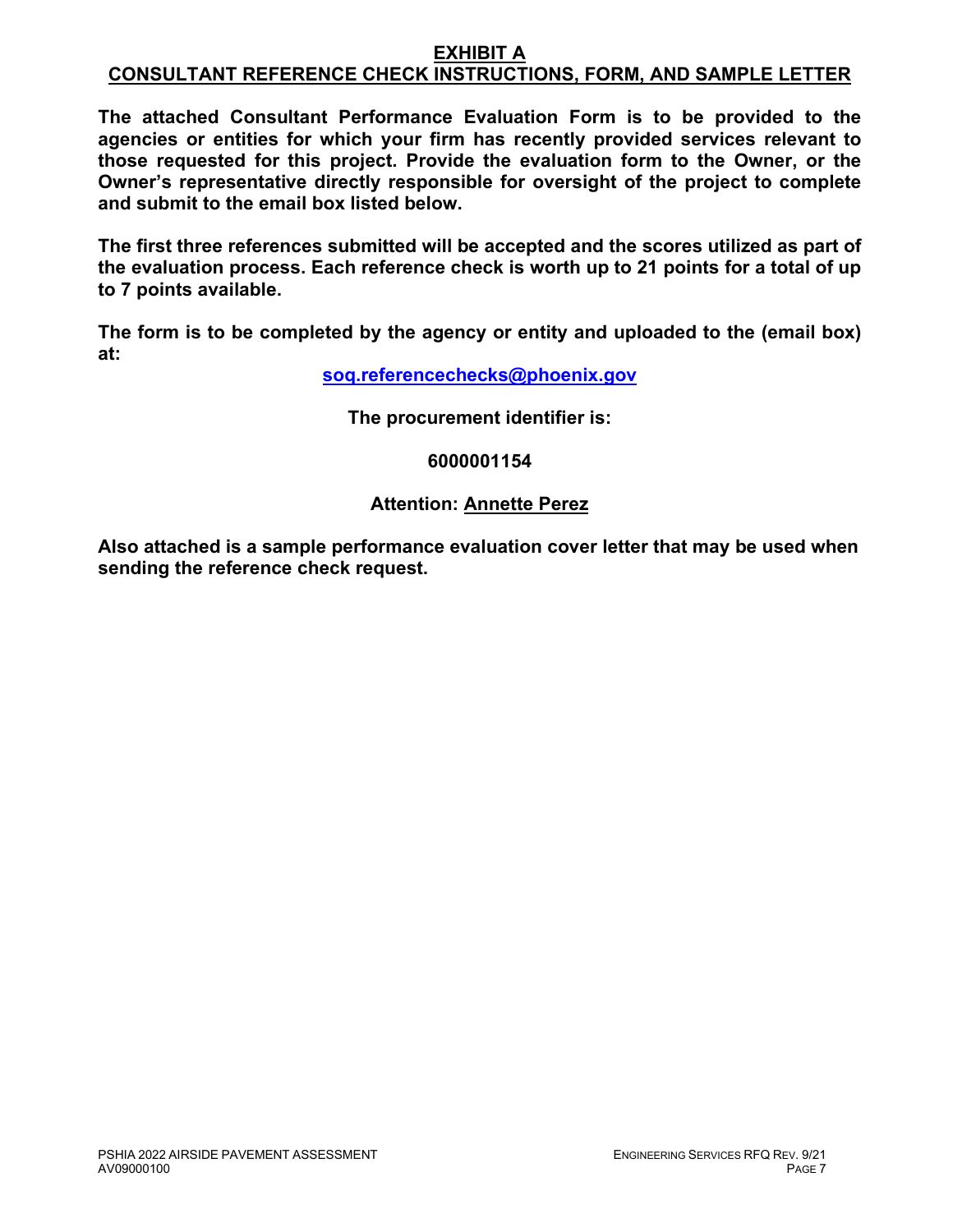Sample Cover Letter Contact Name Address of Reference

(Your Name) is responding to a Request for Qualifications (RFQ) from the City of Phoenix Office of the City Engineer's Design and Construction Procurement section.

The City is requesting reference information related to our past performance. As a part of the response submittal process, the City is requesting performance evaluations from agencies that our firm has performed services for either in the past or is currently receiving services.

I would appreciate your cooperation in completing the attached Consultant Performance Evaluation form and return by email the completed form by **12:00 pm Phoenix time** on **October 29, 2021** to:

[soq.referencechecks@phoenix.gov](mailto:soq.referencechecks@phoenix.gov)

# **Reference in Subject Line: RFx #6000001154**

For questions, contact Annette Perez, Contracts Specialist at 602-534-1423 or email at annette.perez@phoenix.gov.

Failure to submit the Consultant Performance Evaluation form by the above date will have a negative impact on the proposal we submit for this service. Your cooperation in submitting this form by this date is appreciated.

If you have any questions regarding this request, please contact (your name) at (your telephone number).

Sincerely,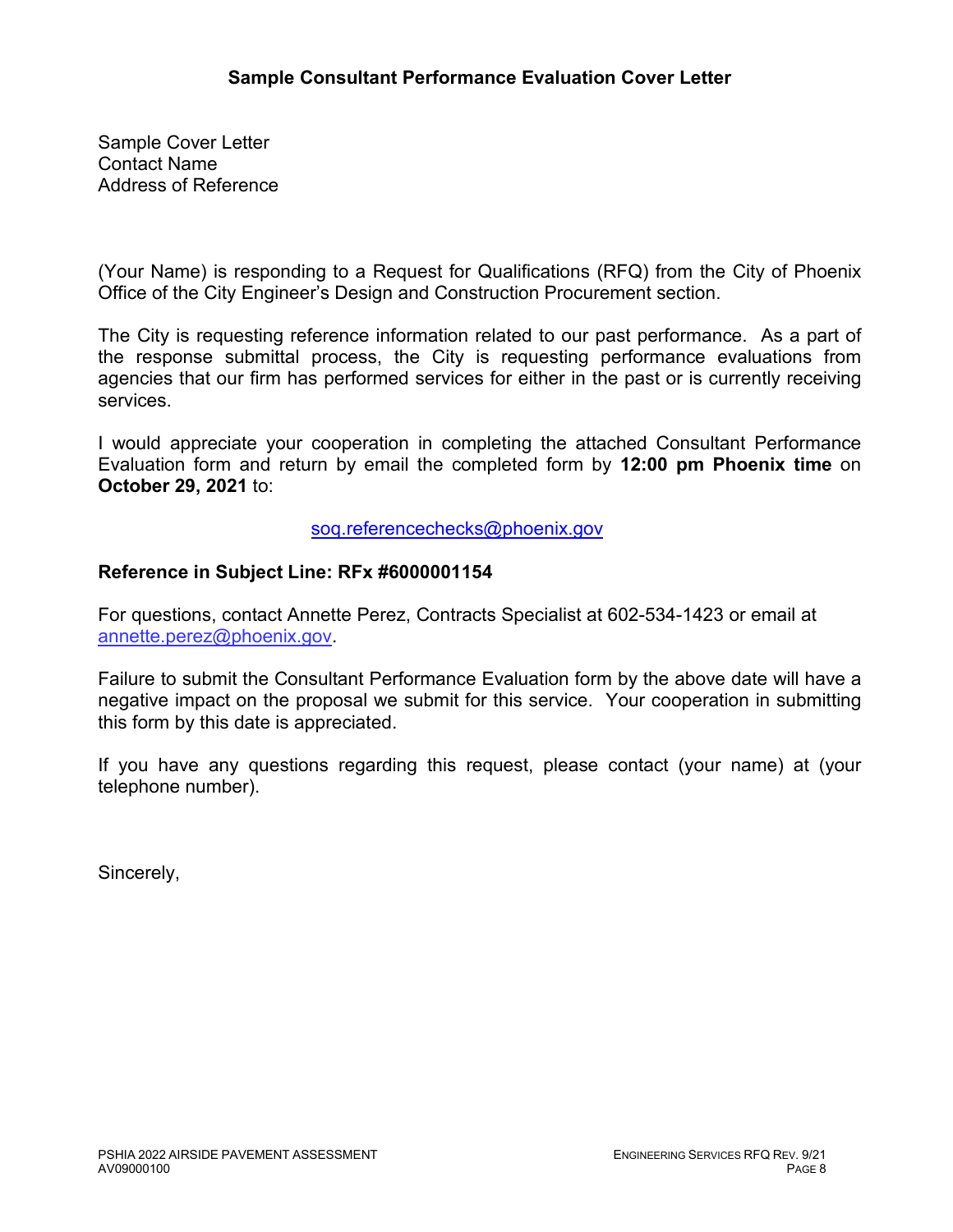## INSTRUCTIONS FOR COMPLETING CONSULTANT PERFORMANCE EVALUATION

Evaluate the consultant's contract performance in each of the rating areas listed below. On the Consultant Performance Evaluation form, circle the rating from 1 to 4 that most closely matches your evaluation of the consultant's performance. Comments are not required but appreciated. **Every rating area must be scored.** 

The Design and Construction Procurement section will use the information from this form to evaluate firms competing for contract award. **This completed form will become public record and upon request, will be released to the consultant or any other entity.**

Please submit the completed form to the address indicated on the bottom of the Consultant Performance Evaluation form. Thank you for your time and your cooperation.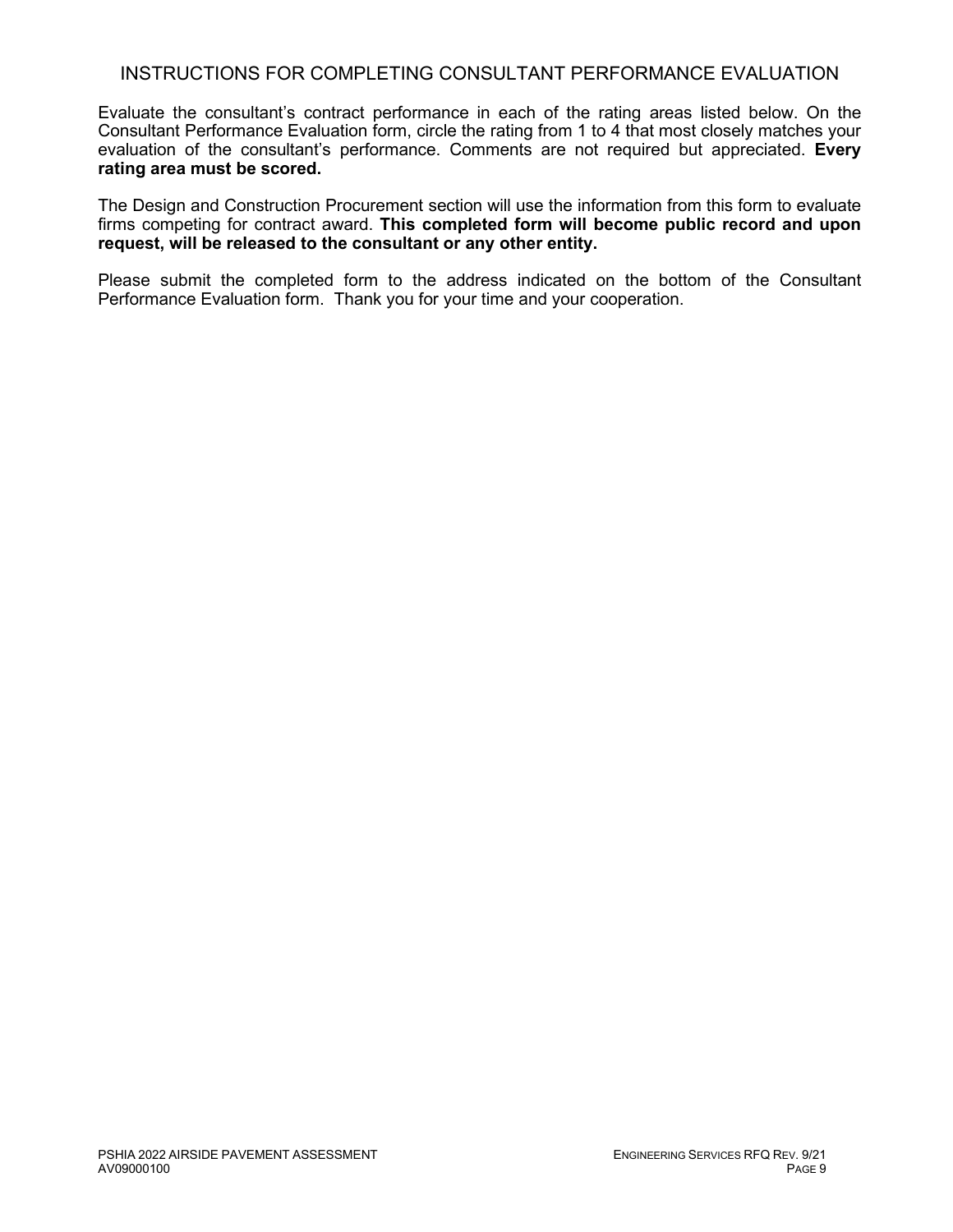# **AV09000100 PSHIA 2022 AIRSIDE PAVEMENT ASSESSMENT RFx: 6000001154**

# **CONSULTANT PERFORMANCE EVALUATION FOR \_\_\_\_\_\_\_\_\_\_\_\_\_\_\_\_\_\_**

(firm name)

**In the box below, provide the project title, contracted services provided by the firm, and start and completion date of services. This form is to be completed by the Owner, or the Owner's representative directly responsible for oversight of the project. The project services evaluated must be relevant to the services of this project. Every rating area must be scored.** 

**RATINGS: Summarize the Consultant's performance and circle the number below that corresponds to the performance rating for each category. Please see the rating scale.**

1 = Unsatisfactory (.25 pt.); 2 = Poor (.50 pt.); 3 = Good (.75 pt.); 4 = Excellent (1.0 pt.)

| <b>HOW WOULD YOU RANK THE</b>               | 4              | Comments: |
|---------------------------------------------|----------------|-----------|
| <b>BUSINESS RELATIONSHIP</b>                | 3              |           |
| BETWEEN THE OWNER AND<br>THE FIRM?          | $\overline{2}$ |           |
|                                             | 1              |           |
| WAS THE TEAM PRESENTED IN                   | 4              | Comments: |
| THE PROPOSAL THE TEAM                       | 3              |           |
| THAT WORKED ON THE                          | $\overline{2}$ |           |
| <b>PROJECT TO COMPLETION?</b>               | 1              |           |
| <b>WAS STAFF PROACTIVE IN</b>               | $\overline{4}$ | Comments: |
| <b>SOLVING PROBLEMS THAT</b>                | 3              |           |
| <b>MAY HAVE OCCURRED ON THE</b><br>PROJECT? | $\overline{2}$ |           |
|                                             | 1              |           |
| <b>WAS THE CONTRACTED</b>                   | $\overline{4}$ | Comments: |
| <b>SCOPE OF SERVICES</b>                    | 3              |           |
| <b>COMPLETED ON TIME AND</b>                | $\overline{2}$ |           |
| <b>WITHIN BUDGET?</b>                       | 1              |           |
| HOW WOULD YOU RATE THE                      | $\overline{4}$ | Comments: |
| <b>QUALITY OF WORK</b>                      | 3              |           |
| PERFORMED BY THIS FIRM ON                   | $\overline{2}$ |           |
| <b>YOUR PROJECT?</b>                        | 1              |           |
| DID THE FIRM RECOMMEND                      | 4              | Comments: |
| <b>EFFICIENCIES OR PROVIDE</b>              | 3              |           |
| <b>INNOVATIVE IDEAS OR</b>                  | $\overline{2}$ |           |
| SUGGESTIONS?                                | 1              |           |